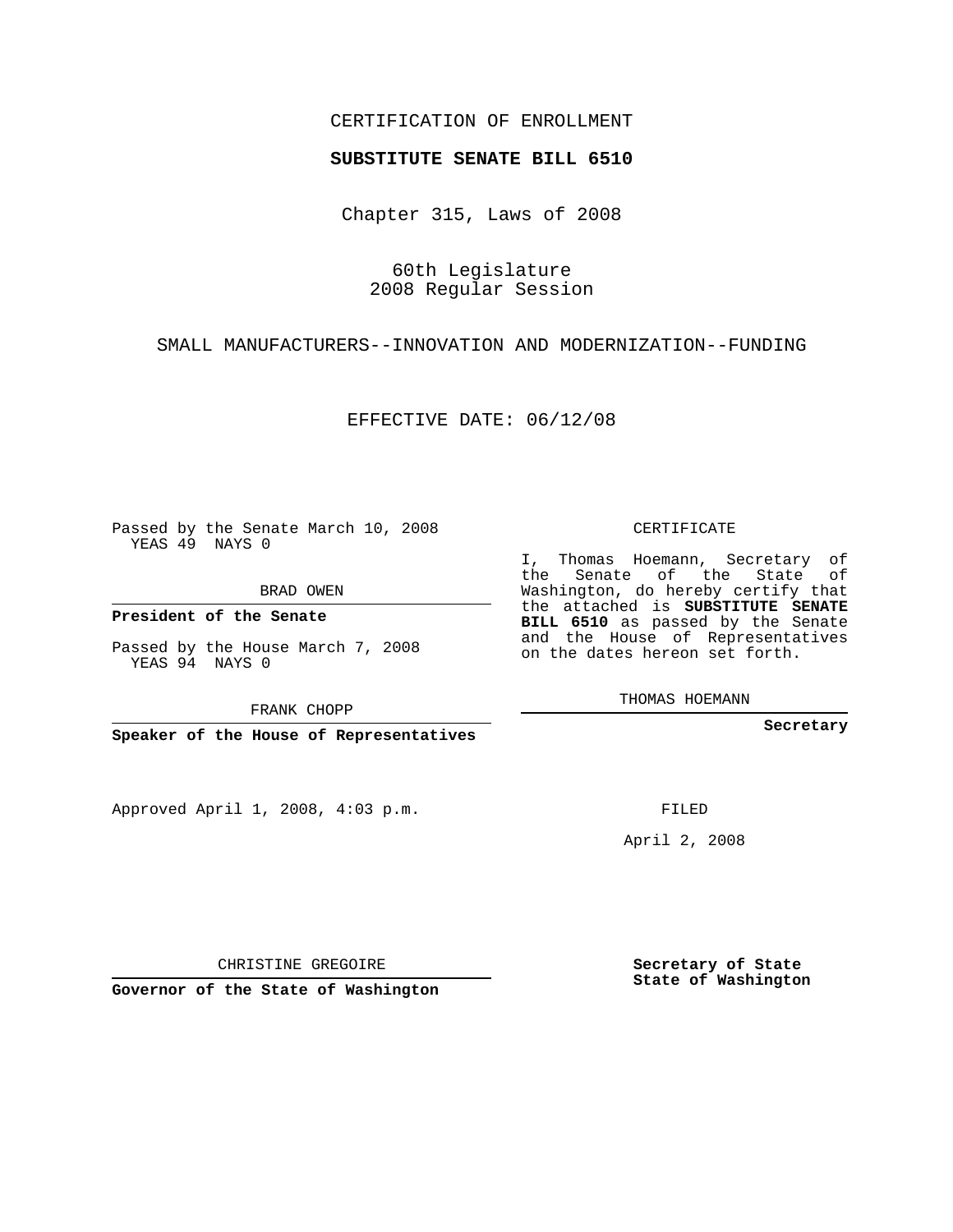## **SUBSTITUTE SENATE BILL 6510** \_\_\_\_\_\_\_\_\_\_\_\_\_\_\_\_\_\_\_\_\_\_\_\_\_\_\_\_\_\_\_\_\_\_\_\_\_\_\_\_\_\_\_\_\_

\_\_\_\_\_\_\_\_\_\_\_\_\_\_\_\_\_\_\_\_\_\_\_\_\_\_\_\_\_\_\_\_\_\_\_\_\_\_\_\_\_\_\_\_\_

AS AMENDED BY THE HOUSE

Passed Legislature - 2008 Regular Session

**State of Washington 60th Legislature 2008 Regular Session**

**By** Senate Ways & Means (originally sponsored by Senators Kastama, King, Shin, and Rasmussen)

READ FIRST TIME 02/12/08.

 AN ACT Relating to providing a source of funding to assist small manufacturers in obtaining innovation and modernization services; adding new sections to chapter 43.131 RCW; adding a new chapter to Title 43 RCW; and creating a new section.

BE IT ENACTED BY THE LEGISLATURE OF THE STATE OF WASHINGTON:

 NEW SECTION. **Sec. 1.** The legislature finds that a viable manufacturing industry is critical to providing the state economy with family-wage jobs and improving the quality of life for workers and communities. To perform in the emerging global marketplace, Washington manufacturers must master new technologies, streamline production processes, improve quality assurance, expand environmental compliance, and enhance methods of work organization. Only through innovation and modernization techniques, reflecting the specific needs and capabilities of the individual firms, can Washington manufacturers both compete successfully in the market of the future and pay good living wages.

 Most small and midsize manufacturers do not have the resources that will allow them to easily access innovation and modernization technical assistance and the skills training needed to make them globally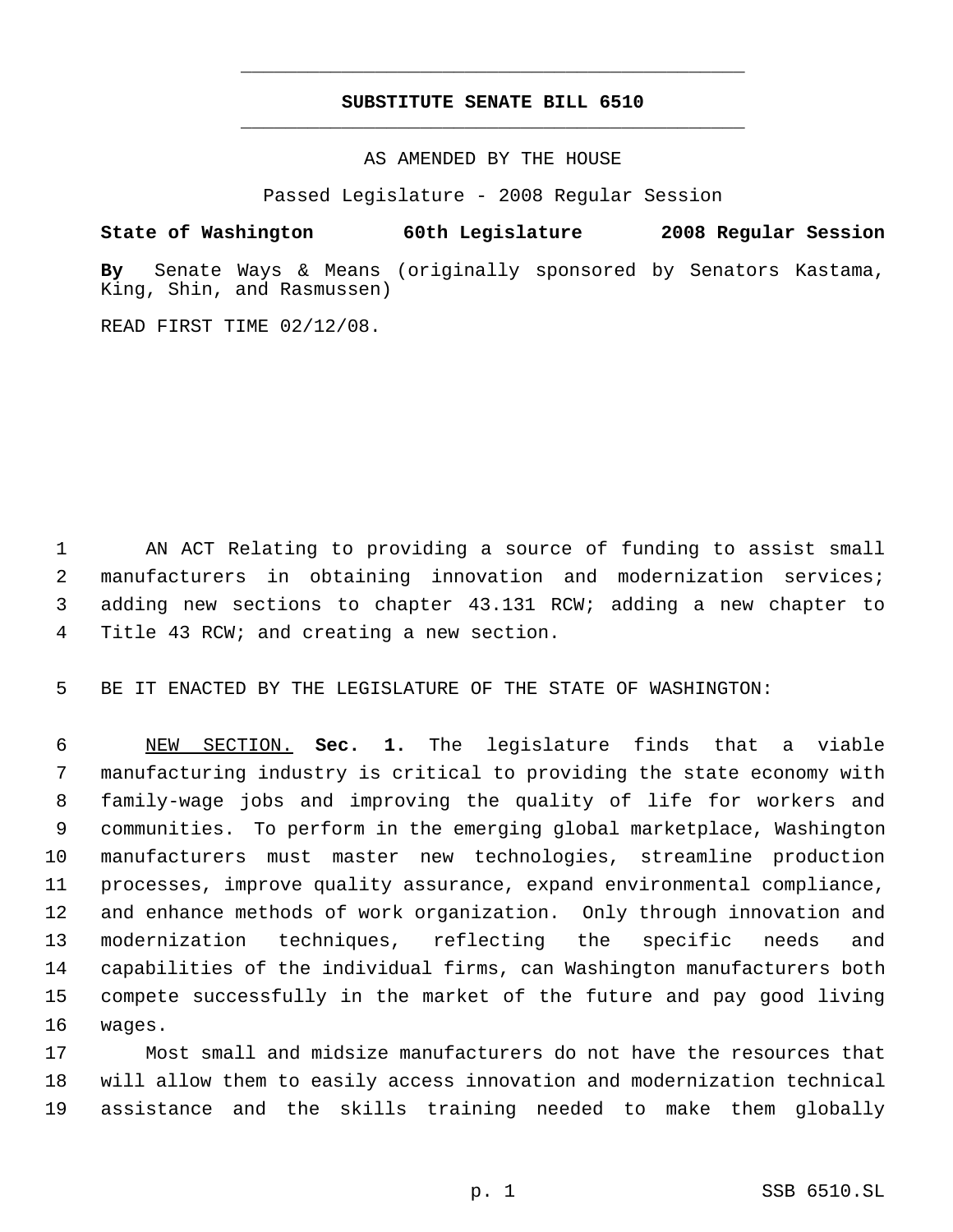competitive. Because of the statewide public benefit to be gained from increasing the availability of innovation and modernization services, it is the intent of the legislature to create a new mechanism in a manner that reduces the up-front costs of these services for small and midsize manufacturing firms. It is further the intent of the legislature that Washington state increase its support for the federal manufacturing extension partnership program, to expand the delivery of innovation and modernization services to small and midsize Washington manufacturers, and to leverage federal funding and private resources devoted to such efforts.

 The successful implementation of innovation and modernization services will enable a manufacturing firm to reduce costs, increase sales, become more profitable, and ultimately expand job opportunities for Washington citizens. Such growth will result in increased revenue from the state business and occupation taxes paid by manufacturers who have engaged in innovation and modernization services.

 NEW SECTION. **Sec. 2.** The definitions in this section apply throughout this chapter unless the context clearly requires otherwise. (1) "Costs of extension services" and "extension service costs" mean the direct costs experienced under a contract with a qualified manufacturing extension partnership affiliate for modernization extension services, including but not limited to amounts in the contract for costs of consulting, instruction, materials, equipment, rental of class space, marketing, and overhead.

 (2) "Department" means the department of community, trade, and economic development.

 (3) "Director" means the director of the department of community, trade, and economic development.

 (4) "Innovation and modernization extension voucher" and "voucher" mean an instrument issued to a successful applicant from the department, verifying that funds from the manufacturing innovation and modernization account will be forwarded to the qualified manufacturing extension partnership affiliate selected by the participant and will cover identified costs of extension services.

 (5) "Innovation and modernization extension services" and "service" mean a service funded under this chapter and performed by a qualified manufacturing extension partnership affiliate. The services may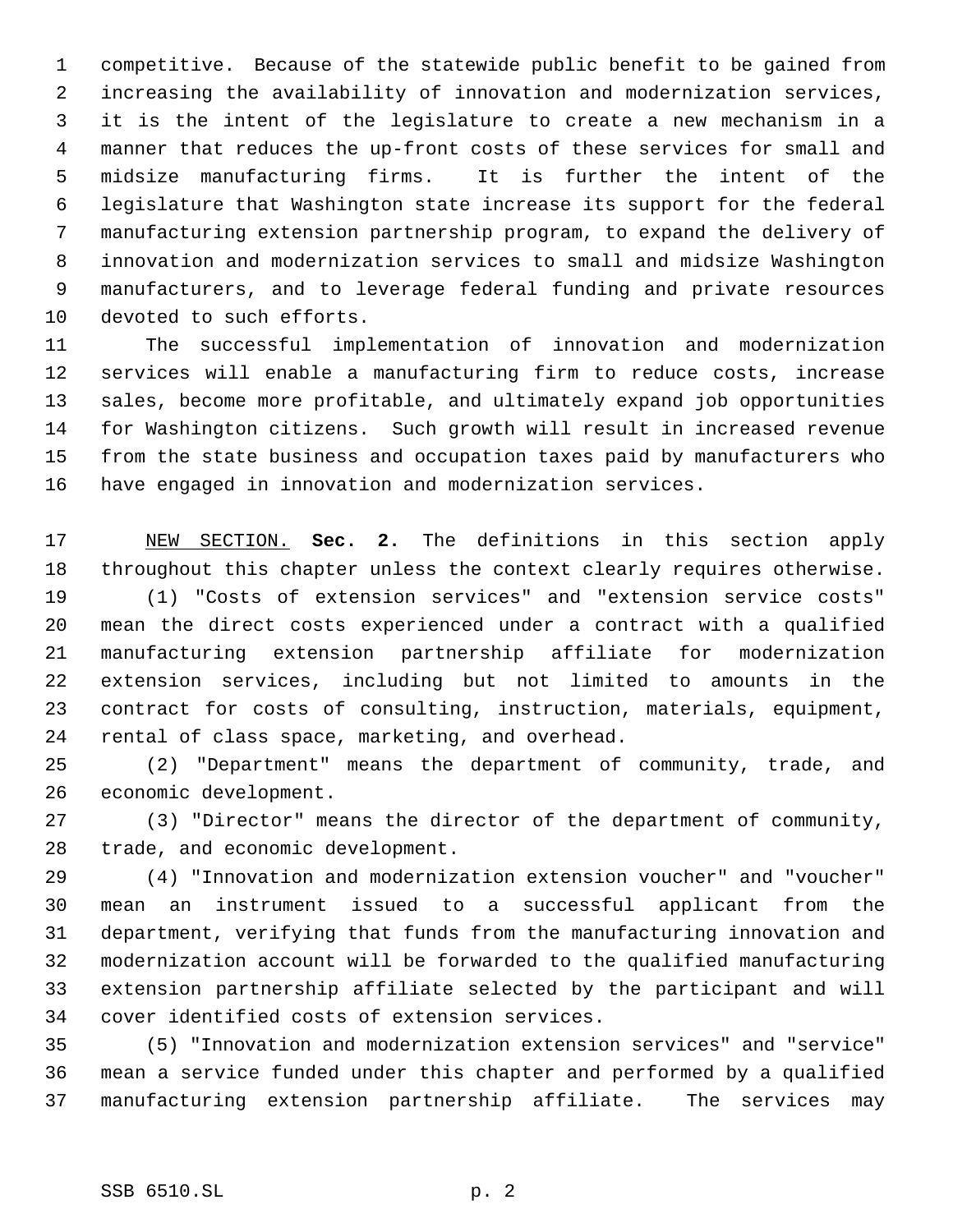include but are not limited to strategic planning, continuous improvement, business development, six sigma, quality improvement, environmental health and safety, lean processes, energy management, innovation and product development, human resources and training, supply chain management, and project management.

 (6) "Outreach services" means those activities performed by an affiliate to either assess the technical assistance needs of Washington manufacturers or increase manufacturers' awareness of the opportunities and benefits of implementing cutting edge technology, techniques, and best practices. "Outreach services" includes but is not limited to salaries of outreach staff, needs assessments, client follow-up, public educational events, manufacturing orientated trade shows, electronic communications, newsletters, advertising, direct mail efforts, and contacting business organizations for names of manufacturers who might need assistance.

 (7) "Program" means the Washington manufacturing innovation and modernization extension service program created in section 3 of this act.

 (8) "Program participant" and "participant" mean an applicant for assistance under the program that has received a voucher or a small manufacturer receiving services through an industry association or cluster association that has received a voucher.

 (9) "Qualified manufacturing extension partnership affiliate" and "affiliate" mean a private nonprofit organization established under RCW 24.50.010 or other organization that is eligible or certified to receive federal matching funds from the national institute of standards and technology manufacturing extension partnership program of the United States department of commerce.

 (10) "Small manufacturer" means a private employer whose primary business is adding value to a product through a manufacturing process and employs one hundred or fewer employees within Washington state.

 NEW SECTION. **Sec. 3.** (1) The Washington manufacturing innovation and modernization extension service program is created to provide assistance to small manufacturers located in the state of Washington. The program shall be administered by the department.

 (2)(a) Application to receive assistance under this program must be made to the department in a form and manner specified by the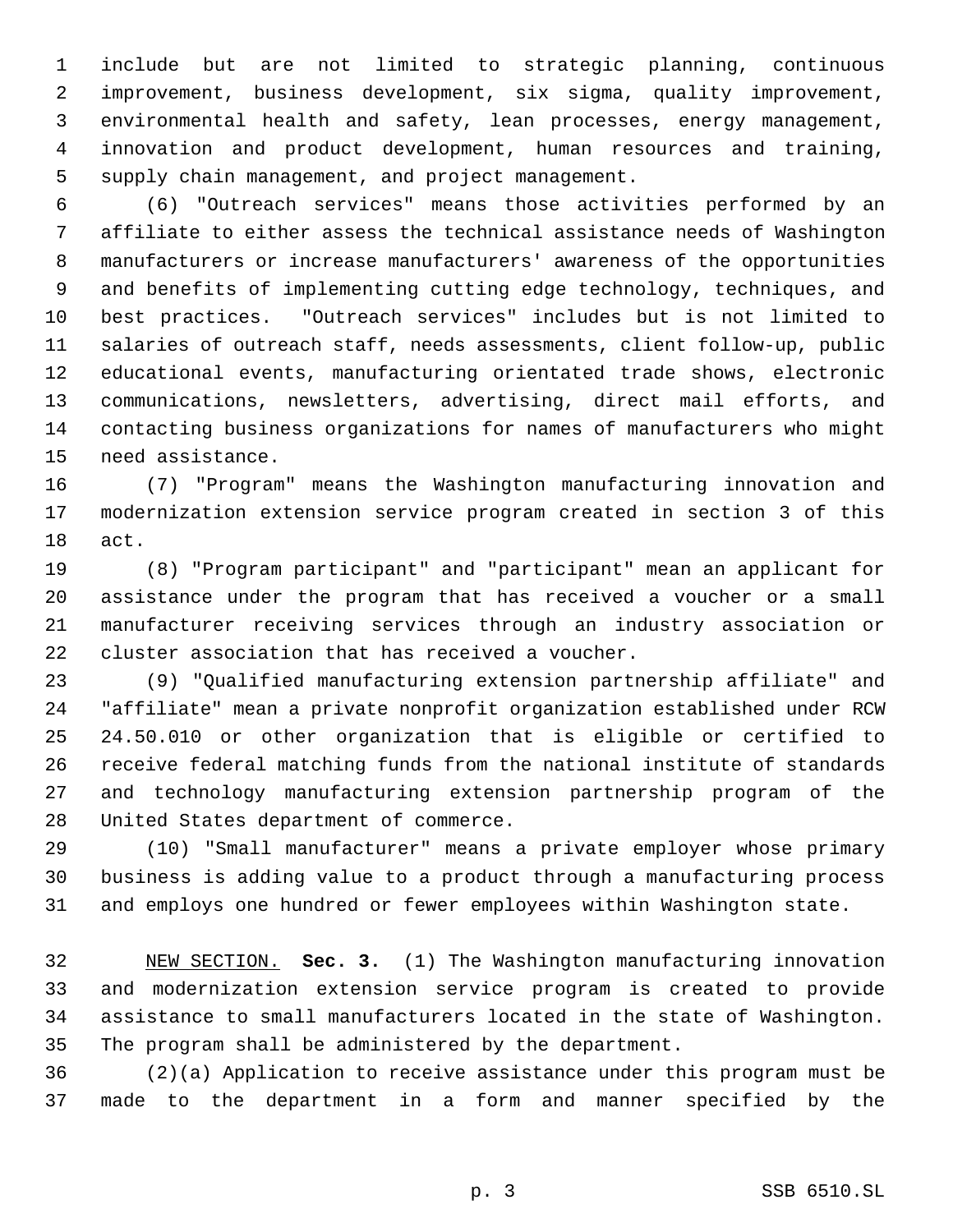department. Successful applicants will receive an innovation and modernization extension voucher from the department to cover the costs of extension services performed by a qualified manufacturing extension partnership affiliate. An applicant may not receive a voucher or vouchers of over two hundred thousand dollars per calendar year. The department shall only allocate up to sixty percent of available funding during the first year of a biennium.

(b) Applicants must:

 (i) Have a valid agreement with a qualified manufacturing extension partnership affiliate to engage in innovation and modernization extension services;

 (ii) Agree to: (A) Make a contribution to the manufacturing innovation and modernization account created in section 5 of this act, in an amount equal to twenty-five percent of the amount of the innovation and modernization extension voucher, upon completion of the innovation and modernization extension service; and (B) make monthly or quarterly contributions over the subsequent eighteen months, as specified in their agreement with the affiliate, to the manufacturing innovation and modernization account created in section 5 of this act in an amount equal to eighty percent of the amount of the innovation 21 and modernization extension voucher;

 (iii) Be a small manufacturer or an industry association or cluster association at the time the applicant entered into an agreement with a qualified manufacturing extension partnership affiliate; and

 (iv) If a small manufacturer, ensure that the number of employees the applicant has in the state during the calendar year following the completion of the program will be equal to or greater than the number of employees the applicant had in the state in the calendar year preceding the start of the program.

 (3) The director may solicit and receive gifts, grants, funds, fees, and endowments, in trust or otherwise, from tribal, local, federal, or other governmental entities, as well as private sources, for the purpose of providing funding for the innovation and modernization extension services and outreach services specified in this chapter. All revenue solicited and received by the department pursuant to this subsection must be deposited into the manufacturing innovation and modernization account created in section 5 of this act. (4) The department may adopt rules to implement this section.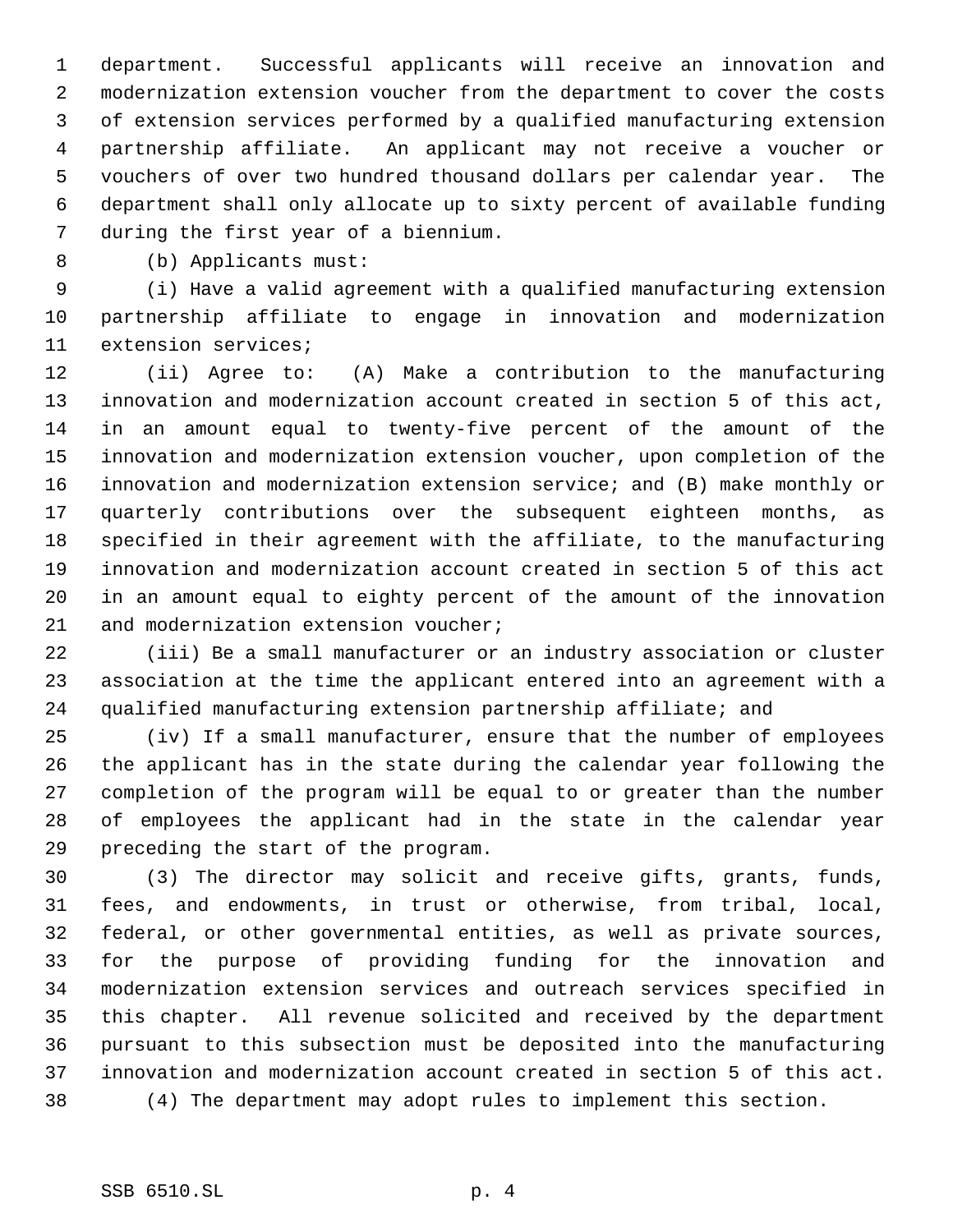(5) Any qualified manufacturing extension partnership affiliate receiving funding under this program is required to submit a copy of its annual independent federal audit to the department within three months of its issuance.

 NEW SECTION. **Sec. 4.** This chapter, being necessary for the welfare of the state and its inhabitants, shall be liberally construed to effect its purposes. Insofar as the provisions of this chapter are inconsistent with the provisions of any general or special law, or parts thereof, the provisions of this chapter shall be controlling.

 NEW SECTION. **Sec. 5.** (1) The manufacturing innovation and modernization account is created in the state treasury. Moneys in the account may be spent only after appropriation.

 (2) Expenditures from the account may be used only for funding activities of the Washington manufacturing innovation and modernization extension services program created in section 3 of this act.

 (3) All payments by a program participant in the Washington manufacturing innovation and modernization extension services program created in section 3 of this act shall be deposited into the manufacturing innovation and modernization account. Of the total payments deposited into the account by program participants, the department may use up to three percent for administration of this program. The deposit of payments under this section from a program participant cease when the department specifies that the program participant has met the monetary contribution obligations of the program.

 (4) All revenue solicited and received under the provisions of section 3(3) of this act shall be deposited into the manufacturing innovation and modernization account.

 (5) The legislature intends that all payments from the manufacturing innovation and modernization account made to qualified manufacturing extension partnership affiliates will be eligible as the state match in an affiliate's application for federal matching funds under the manufacturing extension partnership program of the United States department of commerce's national institute of standards and technology.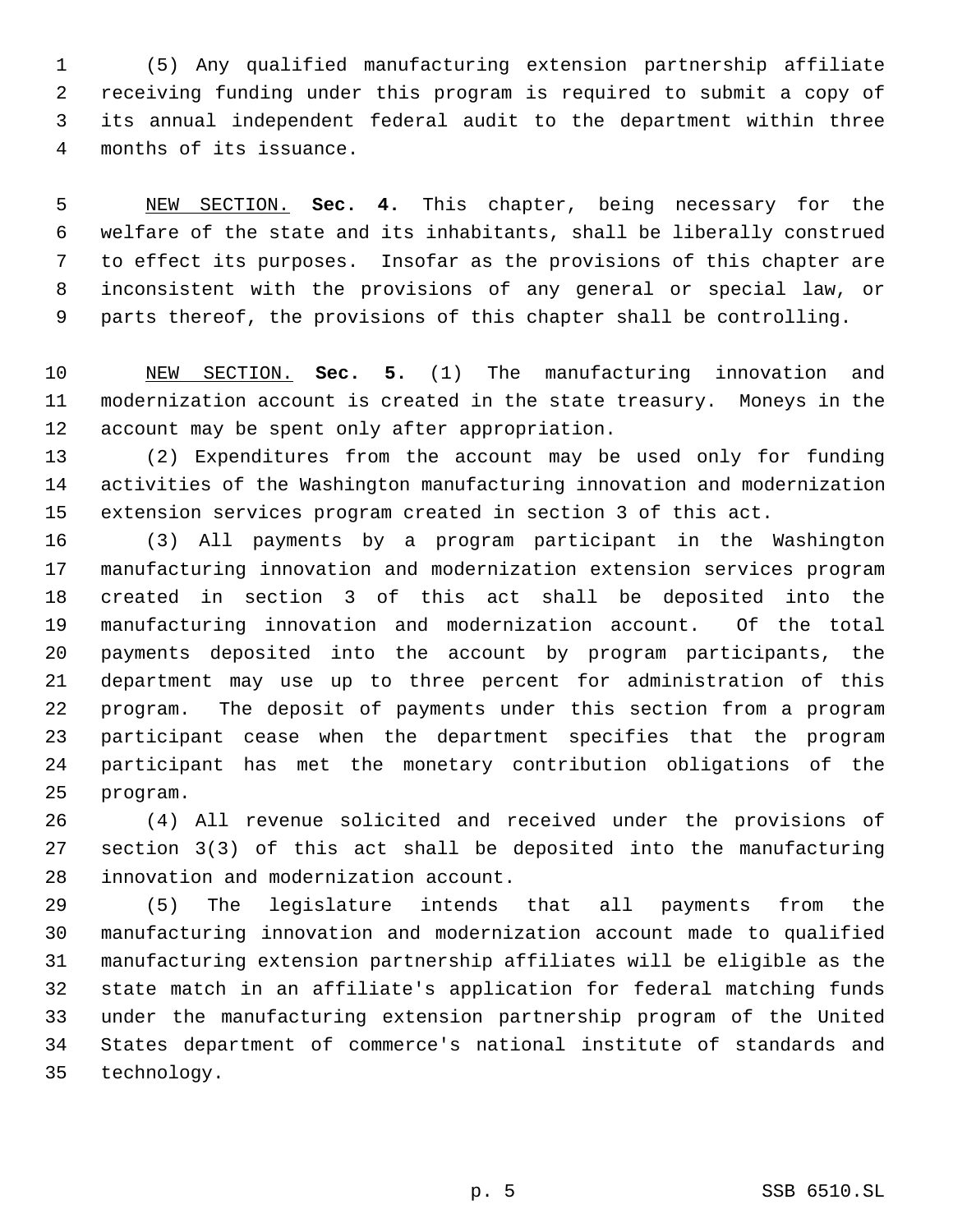NEW SECTION. **Sec. 6.** Any qualified manufacturing extension partnership affiliate receiving funding under the program shall collect and submit to the department annually data on the number of clients served, the scope of services provided, and outcomes achieved during the previous calendar year. The department must evaluate the data submitted and use it in a biennial report on the program submitted to the appropriate committees of the legislature.

 NEW SECTION. **Sec. 7.** A new section is added to chapter 43.131 RCW to read as follows:

 The Washington manufacturing innovation and modernization extension service program under chapter 43.--- RCW (created in section 10 of this act) shall be terminated June 30, 2012, as provided in section 8 of this act.

 NEW SECTION. **Sec. 8.** A new section is added to chapter 43.131 RCW to read as follows:

 The following acts or parts of acts, as now existing or hereafter amended, are each repealed, effective June 30, 2013:

- 18 (1) Section 1 of this act;
- (2) Section 2 of this act;
- (3) Section 3 of this act;
- (4) Section 4 of this act;
- (5) Section 5 of this act; and
- (6) Section 6 of this act.

 NEW SECTION. **Sec. 9.** If any provision of this act or its application to any person or circumstance is held invalid, the remainder of the act or the application of the provision to other persons or circumstances is not affected.

 NEW SECTION. **Sec. 10.** Sections 1 through 6 of this act constitute a new chapter in Title 43 RCW.

 NEW SECTION. **Sec. 11.** If specific funding for the purposes of this act, referencing this act by bill or chapter number, is not